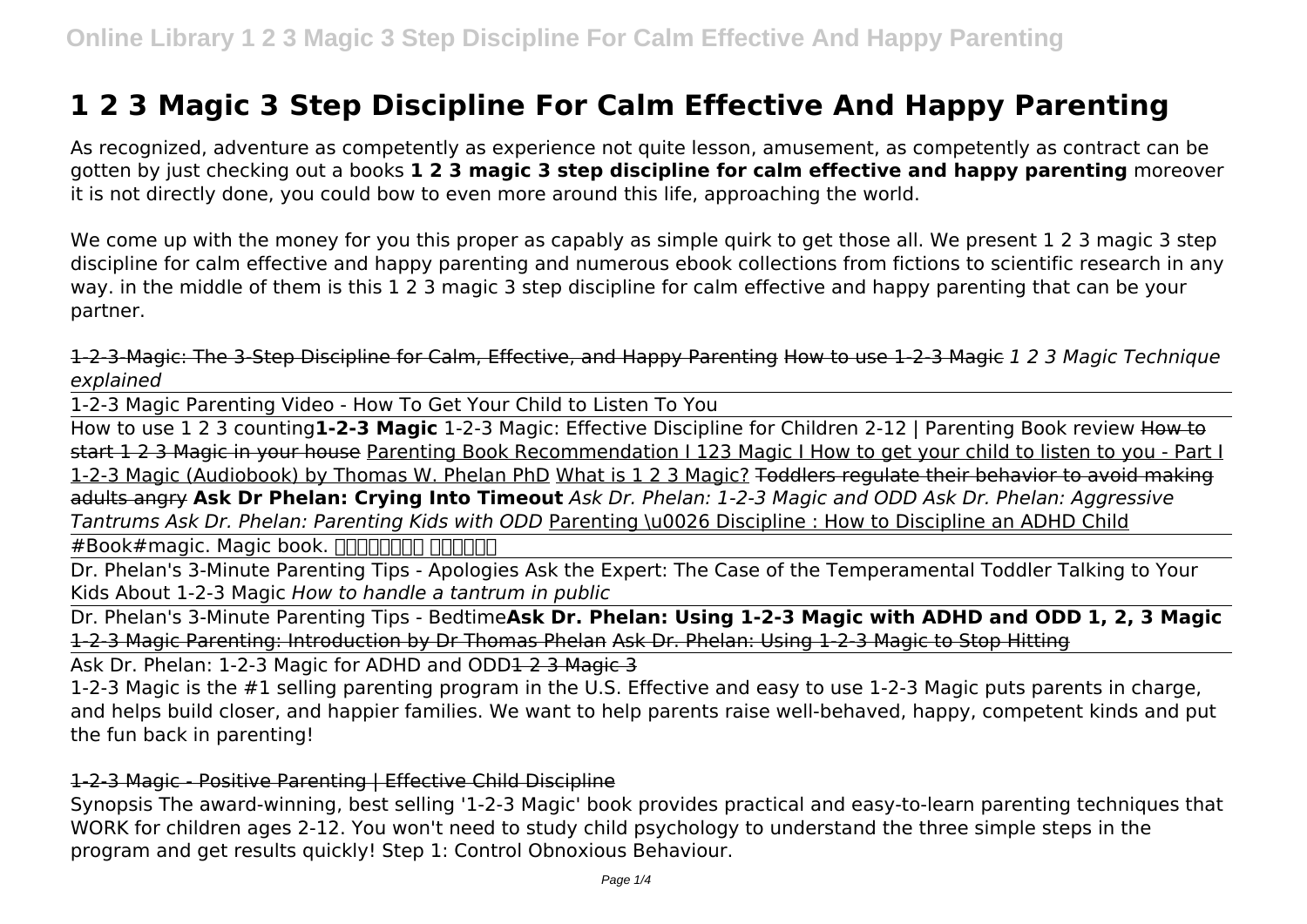#### 1-2-3 Magic: Effective Discipline for Children 2-12 ...

Buy 1-2-3 Magic: 3-Step Discipline for Calm, Effective, and Happy Parenting 6 by Thomas Phelan (ISBN: 9781492629887) from Amazon's Book Store. Everyday low prices and free delivery on eligible orders.

# 1-2-3 Magic: 3-Step Discipline for Calm, Effective, and ...

The programme was developed by American psychologist Thomas Phelan, using his clinical experience working with children with clinically diagnosed behavioural issues and his personal parenting insights. 4 Developed for managing bad behaviour peaks in children from 2 to 12 years, 1-2-3 Magic is a 'parent-in-charge' intervention that aims to eliminate arguing, shouting and physical punishment. The principles are based on establishing the role of parenting consisting of three tasks:

# Child behaviour: '1-2-3 Magic' evidence-based programme

Thomas W. Phelan, PhD, is a clinical psychologist and a nationally renowned expert on child discipline and attention deficit disorder. His books include 1-2-3 Magic for Teachers, All About Attention Deficit Disorder, and Surviving Your Adolescents. He lives in Glen Ellyn, Illinois. Customers who bought this item also bought

# 1-2-3 Magic: Effective Discipline for Children 2-12 ...

1-2-3 Magic is a discipline technique that is intended for use with typical or special needs children 1. It focuses on managing "stop behavior" -- behaviors you want your child to stop doing -- and "start behavior" -- those actions you want to encourage in your child.

# How to Use '1-2-3 Magic' Discipline | How To Adult

1, 2, 3 Magic Square. Age 7 to 11 Challenge Level: This was a great problem! I don't think anybody spotted the fact that there was more than one solution, but we had the four different solutions sent to us individually. Gaven from Forres Primary, Lucy and Richard who go to Flitcham V.A Primary School, and Ruth from Swanbourne House School all ...

# 1, 2, 3 Magic Square

How to Start Using 1-2-3 Magic in Your House 1. Controlling Obnoxious Behavior: Learn an amazingly simple technique to get the kids to STOP doing what you don't want... 2. Encouraging Good Behavior: Learn several effective methods to get your kids to START doing what you want them to do...

# About 1-2-3 Magic | 1-2-3 Magic Parenting

1-2-3 Magicis a discipline program that focuses on implementing time-outs for inappropriate behaviours. It helps adults gain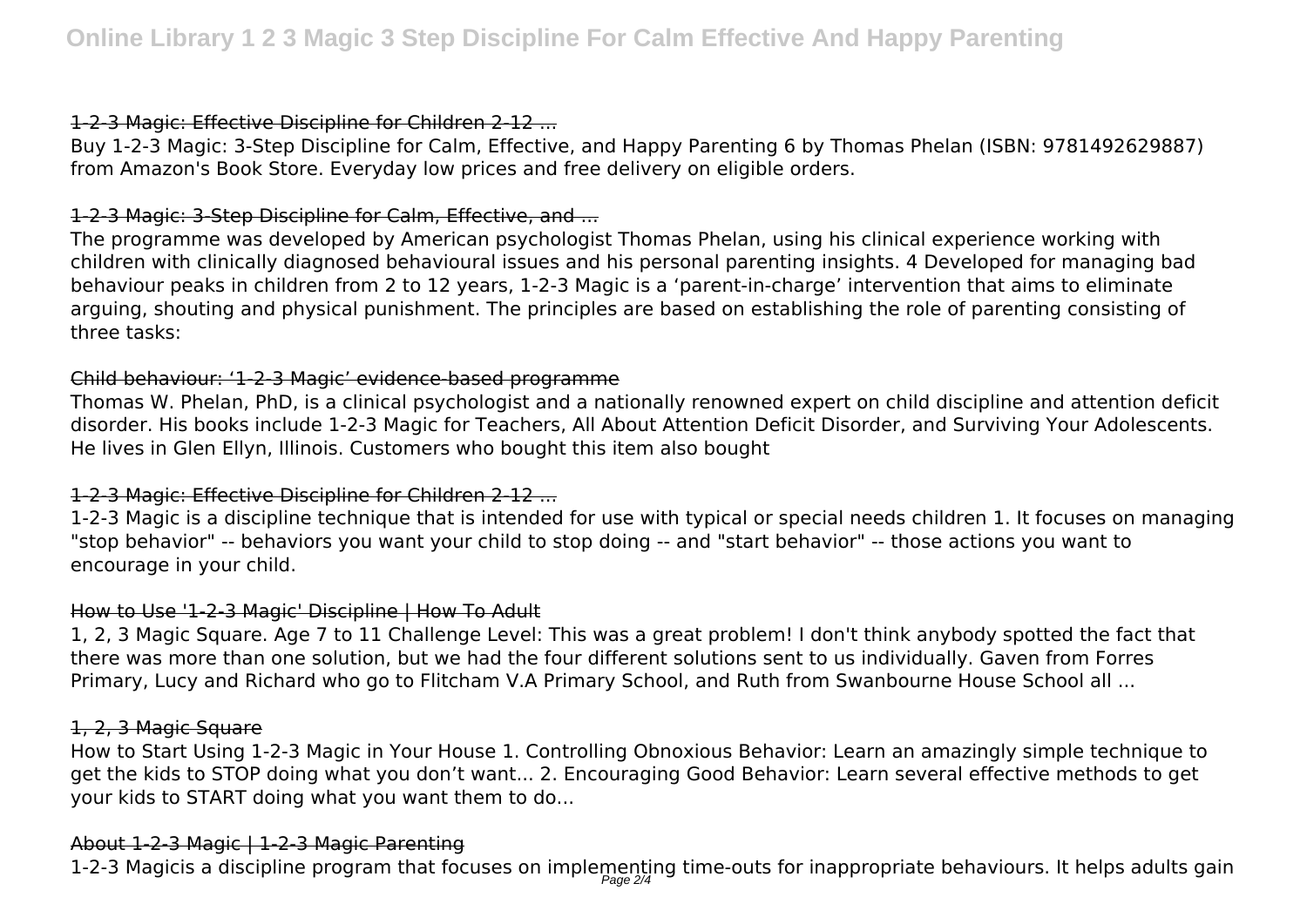# **Online Library 1 2 3 Magic 3 Step Discipline For Calm Effective And Happy Parenting**

control of their own emotions and eliminates a lot of talking. It helps the child recognize that certain behaviours result in specific and consistent consequences.

#### 123 Magic! - Pathways Health Centre for Children

1-2-3 Magic: ADD/ADHD . 1 comment . Understanding ADHD: A Quick Look . Download a Printable PDF. Attention deficit/hyperactivity disorder (ADHD) is a chronic condition in which core symptoms of excessive inattentiveness, impulsivity and hyperactivity cause significant impairments in a person's school, work, social and home life. ADHD is a huge ...

#### 1-2-3 Magic: Parenting Tips - Understanding ADHD: A Quick ...

What Is 1-2-3 Magic? The basic principle is that adults talk way too much. We also make the common error of thinking that kids are mini adults. We assume that kids think about things in the same...

# What Is 1 2 3 Magic Parenting? | POPSUGAR Family

1-2-3 Magic is a parent-in-charge program that eliminates arguing, yelling or smacking. Emotional turmoil and excessive talk do not make for good discipline. In fact, you might say 1-2-3 Magic is the only discipline program we know based on the fact that parents talk too much. According to 1-2-3 Magic, the job of parenting consists of three tasks:

# 1-2-3 Magic Parenting Course - Lanc UK

1-2-3 Magic is a behavioural management programme for parents and other carers of young children (2-12yrs). 1-2-3 Magic is easy to learn and it works. The basic logic and simplicity of the method...

# 1-2-3 Magic | Live Well Cheshire West

(Redirected from 1-2-3 Magic) Time-out, painting by Carl Larsson Time-out is a form of behavioral modification that involves temporarily separating a person from an environment where an unacceptable behavior has occurred.

# Time-out (parenting) - Wikipedia

One of the most powerful 1-2-3 Magic learning experiences are our DVD format products. Featuring Dr. Phelan's humorous and entertaining seminar presentation, live audiences, and real-life family vignettes that help reinforce the key 1-2-3 Magic concepts. View as Grid List. 9 Items.

# 1-2-3 Magic DVD's | 1-2-3 Magic Parenting

Many teachers feel very prepared to instruct students in their chosen subjects, but don't have quite as much training in managing classroom discipline-yet experienced educators know that if challenging behavior goes unchecked, the entire